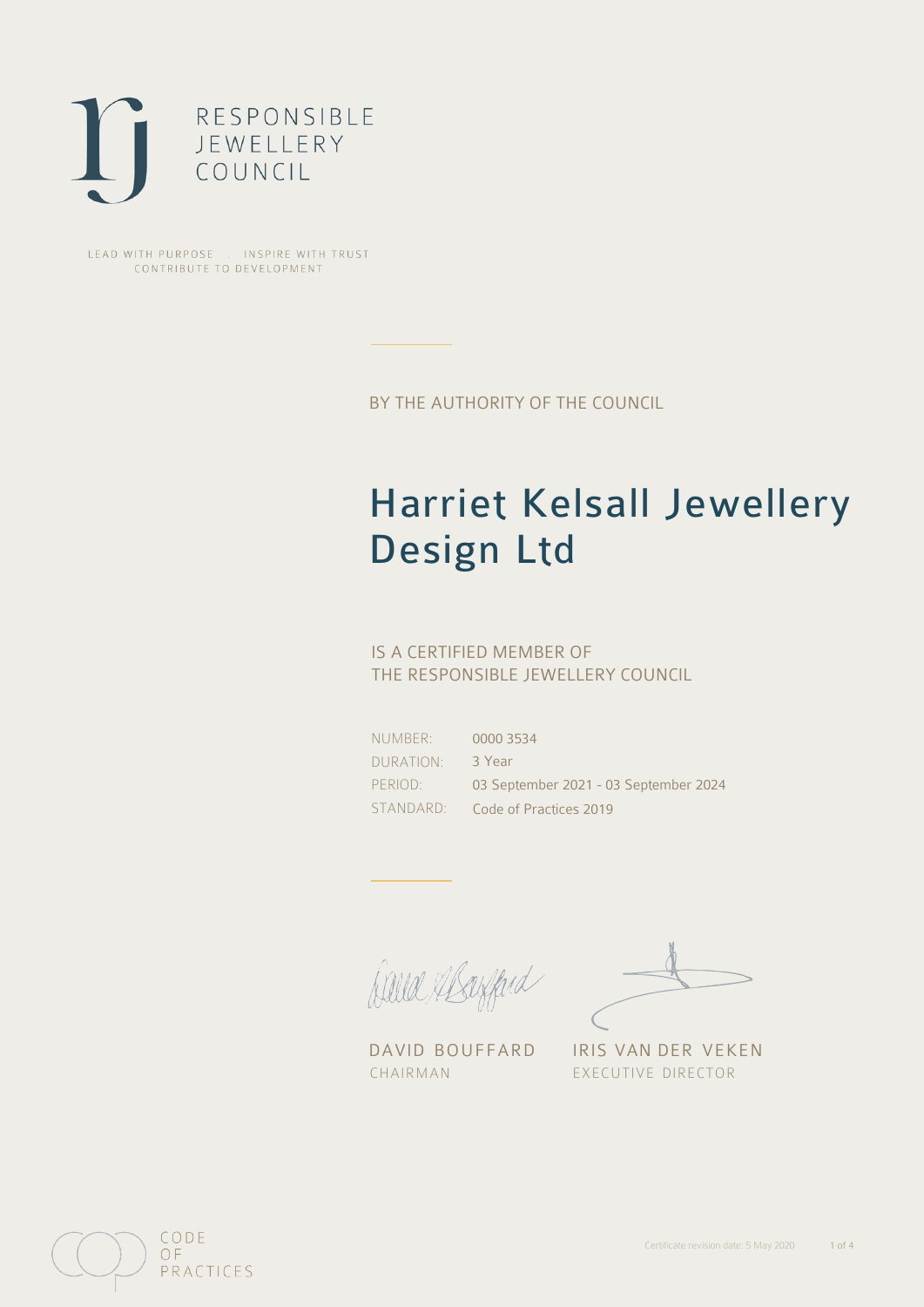

# **CERTIFICATION OVERVIEW**

| Jewellery and Watch Retailer                                                                                                                                                                                                                                                                                                                                                                                                               |
|--------------------------------------------------------------------------------------------------------------------------------------------------------------------------------------------------------------------------------------------------------------------------------------------------------------------------------------------------------------------------------------------------------------------------------------------|
| 19 April 2021                                                                                                                                                                                                                                                                                                                                                                                                                              |
| Re-certification                                                                                                                                                                                                                                                                                                                                                                                                                           |
| Code of Practices 2019                                                                                                                                                                                                                                                                                                                                                                                                                     |
| <b>SGS United Kingdom Limited</b>                                                                                                                                                                                                                                                                                                                                                                                                          |
| 1. General requirements: 1-4, except 3.2<br>2. Responsible supply chains, human rights and due<br>diligence: 5-14, except 7.3, 8, 9, 11.3, 13.2-4<br>3. Labour rights and working conditions: 15-22, except 19.3,<br>21.3<br>4. Health, Safety and Environment: 23-27, except 23.6, 23.10, 27.4<br>5. Gold, Silver, PGM, diamond and coloured gemstone<br>products: 28-30, except 28.2b, 29.2, 30<br>6. Responsible mining: Not Applicable |
|                                                                                                                                                                                                                                                                                                                                                                                                                                            |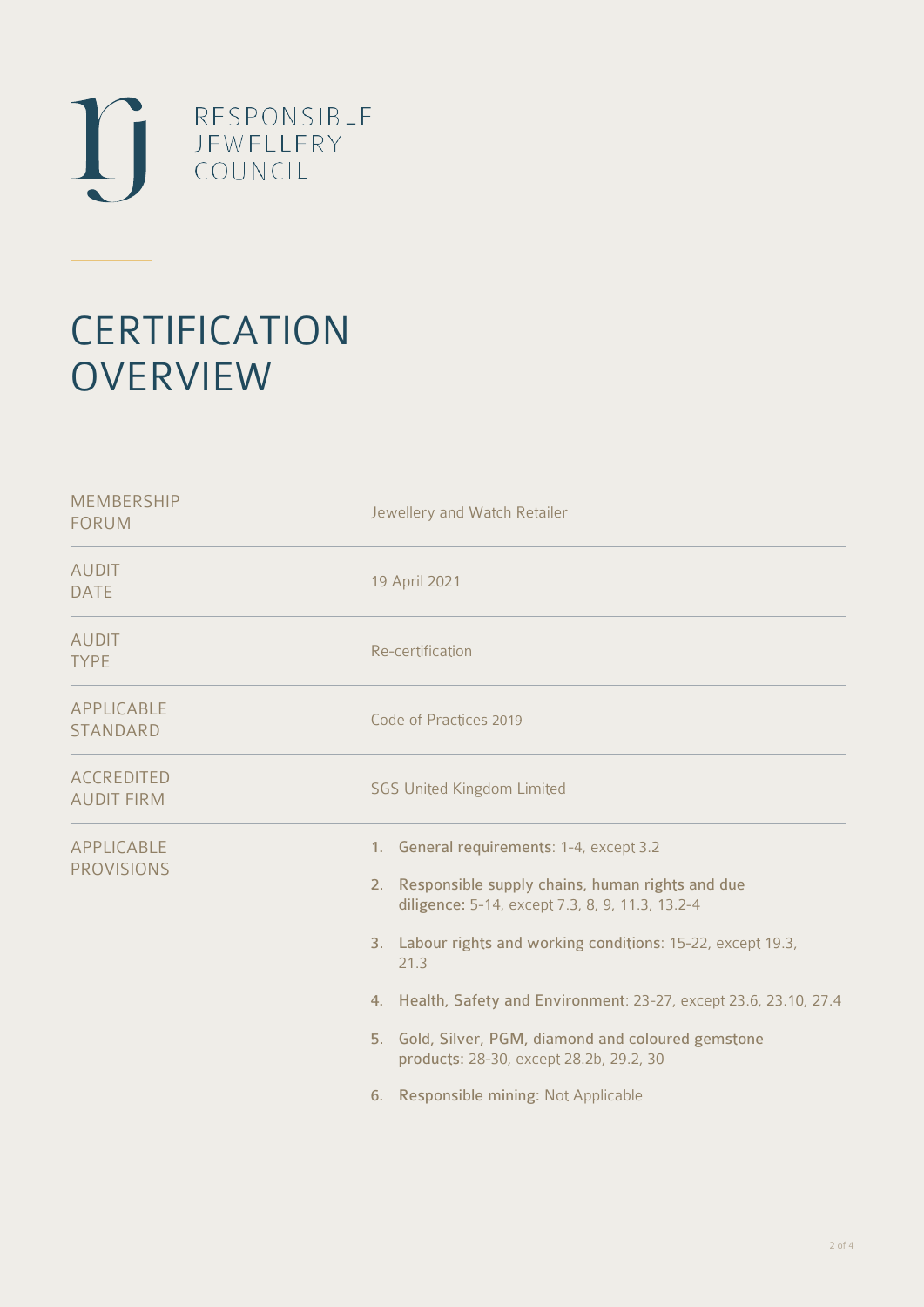| PROVENANCE<br><b>CLAIMS</b>                | Based on supplier warranties, we declare the country of origin of<br>Fairtrade metal as provided by our trusted suppliers. We also claim an<br>item is made of recycled metal if all the metal used is 100% recycled<br>based on our suppliers' warranties.                                                                                                                                                                                                                                                                                                                                                                                                                                                                     |
|--------------------------------------------|---------------------------------------------------------------------------------------------------------------------------------------------------------------------------------------------------------------------------------------------------------------------------------------------------------------------------------------------------------------------------------------------------------------------------------------------------------------------------------------------------------------------------------------------------------------------------------------------------------------------------------------------------------------------------------------------------------------------------------|
| <b>AUDITOR STATEMENT OF</b><br>CONFORMANCE | Based on the scope and findings of the certification audit, the member<br>has demonstrated a conformance level consistent with a:<br>3 Year Certification                                                                                                                                                                                                                                                                                                                                                                                                                                                                                                                                                                       |
| <b>NEXT AUDIT TYPE</b>                     | MID-TERM REVIEW (within 12-24 months):<br>A. Mid-term review NOT required due to:<br>No anticipated changes to the certification scope during the<br>certification period<br>3 or less minor non-conformances with critical provisions or in<br>general identified by the audit (not covered by parallel audits<br>for schemes identified as equivalent to RJC's) for an individual<br>member in the mining sector or a non-mining sector member<br><25 full time equivalent personnel<br>Low risk of non-conformances due to management controls<br>Existence of parallel audits for schemes recognised by RJC<br>Strong internal controls ensuring effective review and closure<br>of corrective actions for non-conformances |
|                                            | B. Mid-term review (desktop only) required due to:<br>No impact on conformance levels from any changes to the<br>certification scope<br>5 or less minor non-conformances with critical provisions or in<br>general identified by the audit (not covered by parallel audits<br>for schemes identified as equivalent to RJC's) for an individual<br>member in the mining sector or a non-mining sector member<br>Possibility of remote verification of actions<br>No risk to critical provisions                                                                                                                                                                                                                                  |